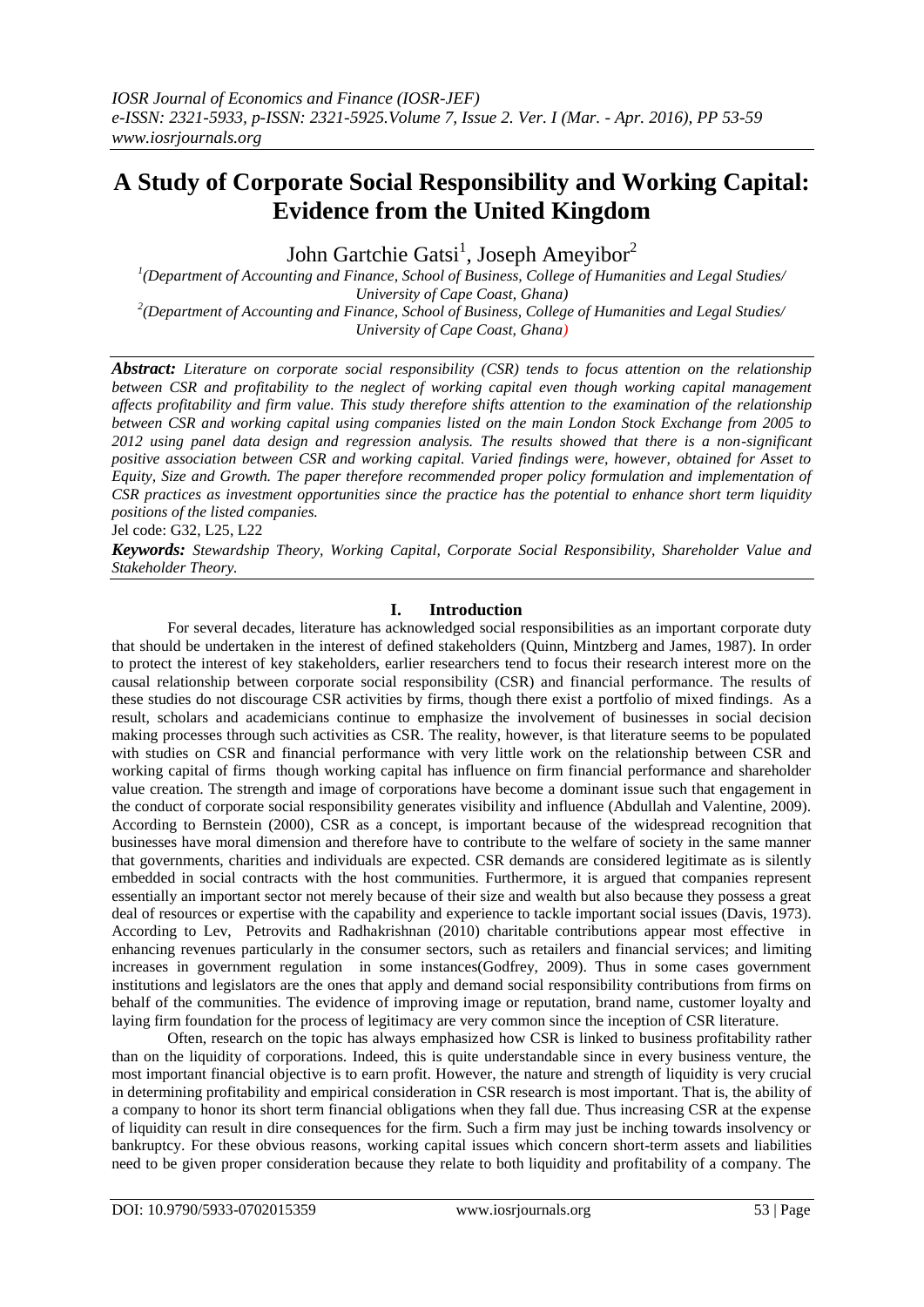main focus of this paper is therefore to examine the relationship between CSR and Working Capital through the lens of stewardship theory using evidence from UK companies listed on the main London Stock Exchange.

## **II. Related Literature**

 Despite the rich literature on CSR, it is impossible to put forth a straight definition. This is because CSR is synonymous with other concepts (Matten and Crane, 2005), one of which is that CSR is an obligation to constituent groups in society other than stockholders and beyond that prescribed by law and union contract, and this is because it distinguishes two broad critical dimensions- the legal responsibility provided by law and the social responsibility as commitment outside the law.

Theoretically, CSR issues have also transcended its narrow conceptualization many years ago. Today, theories that provide the baseline for consideration spanned finance, management, marketing, psychology among others. Nonetheless, for the purposes of this paper, the stewardship theory has become the fulcrum CSR discourse. According to Donaldson & Davis (1991), stewardship theory emphasizes not on an individual selfinterest but rather on the role of executive management and how they are perceived as stewards who integrate their goals to benefit the organization and the owners and limiting any self interest and opportunistic motive. The essential goal is to do a good job, to be a good steward of the corporate assets (Donaldson & Davis, 1991). The theory emphasizes mutuality managerial and firm goal that places the stewards" satisfaction and motivation as a function of organizational success.

From the position of Davis, Schoorman & Donaldson (1997), a steward protects and maximizes shareholders" wealth through firm performance, because by so doing, the steward"s utility functions are maximized. These authors see the steward as corporate executives or managers who work to protect and maximize value for shareholders. Here, the manager can achieve corporate goal of wealth maximization for shareholders by serving multiple interests which invariably means indulging in CSR using corporate resources but in the interest of the manager and shareholders. According to Vaisanen (2006), a steward who successfully improves the performance of the organization generally satisfies most groups (stakeholders) and establishes last legitimacy for the firm but such image and legitimacy become meaningful when the firm remains on the path of liquidity which is key in working capital management.

The main striking distinction between the stewardship and agency theories is the fact that in the agency theory, ownership of the modern corporation is separated from its control so that the agent who is engaged by the owner/principal to administer the corporation does not always maximize shareholder value, and returns may fall below what they would have been if the owner/principal were to exercise direct control. The point of departure of this theory is that the interest of the manager and the owner are at variance (Berle and Means 1932; Jensen and Meckling 1976) and a typical example is where the manager satisfies multiple stakeholders through such activities as CSR to further the manager's cause and reduce returns attributable to owners (Friedman, 1970).

Empirical evidence on the subject, as already explained, centres mainly on investigating the linkage between CSR and firm profitability rather than CSR and working capital. This paper takes a look at some of these past studies. The current paper uses a greatly improved source of data on CSR) and as indicated by the results of Waddock and Graves (1997) there exists clear empirical linkage between financial and social performance in which they found corporate social performance to be positively associated with prior financial performance, supporting the theory that slack resource availability and corporate social performance are positively related. Their results also support the theory that good management and corporate social performance are positively related.

Orlitzky, Schmidt, Rynes (2003), conducted an integrative, quantitative study into the relationship between CSR and financial performance using meta-analysis of 52 studies and a total sample size of 33878 observations. The meta-analytic findings suggest that corporate virtue in the form of social responsibility and, to a lesser extent, environmental responsibility is likely to pay off, although the operationalizations of CSR and corporate financial performance (CFP) also moderate the positive association. This meta-analytic finding established a greater degree of certainty with respect to the CSR–CFP relationship.

 Lee and Park (2010) further analyzed the issue among airline companies. The study primarily focused on the impact of CSR in three different forms, that is, linear, quadratic and cubic on the financial performance of the airline companies using two measurements: value and accounting performance. Data were obtained from secondary sources of the selected companies. The results of the regression analysis showed that CSR has a significant positive relationship with firm value performance but has no impact on accounting performance among the selected companies.

More so, a recent study by Ikharehon (2014) on the impact of corporate social responsibility (CSR) on firms" profitability among selected quoted Nigerian firms between 2003 and 2012 revealed that a significant and negative relationship exists between CSR and profitability of the selected quoted firms during the period under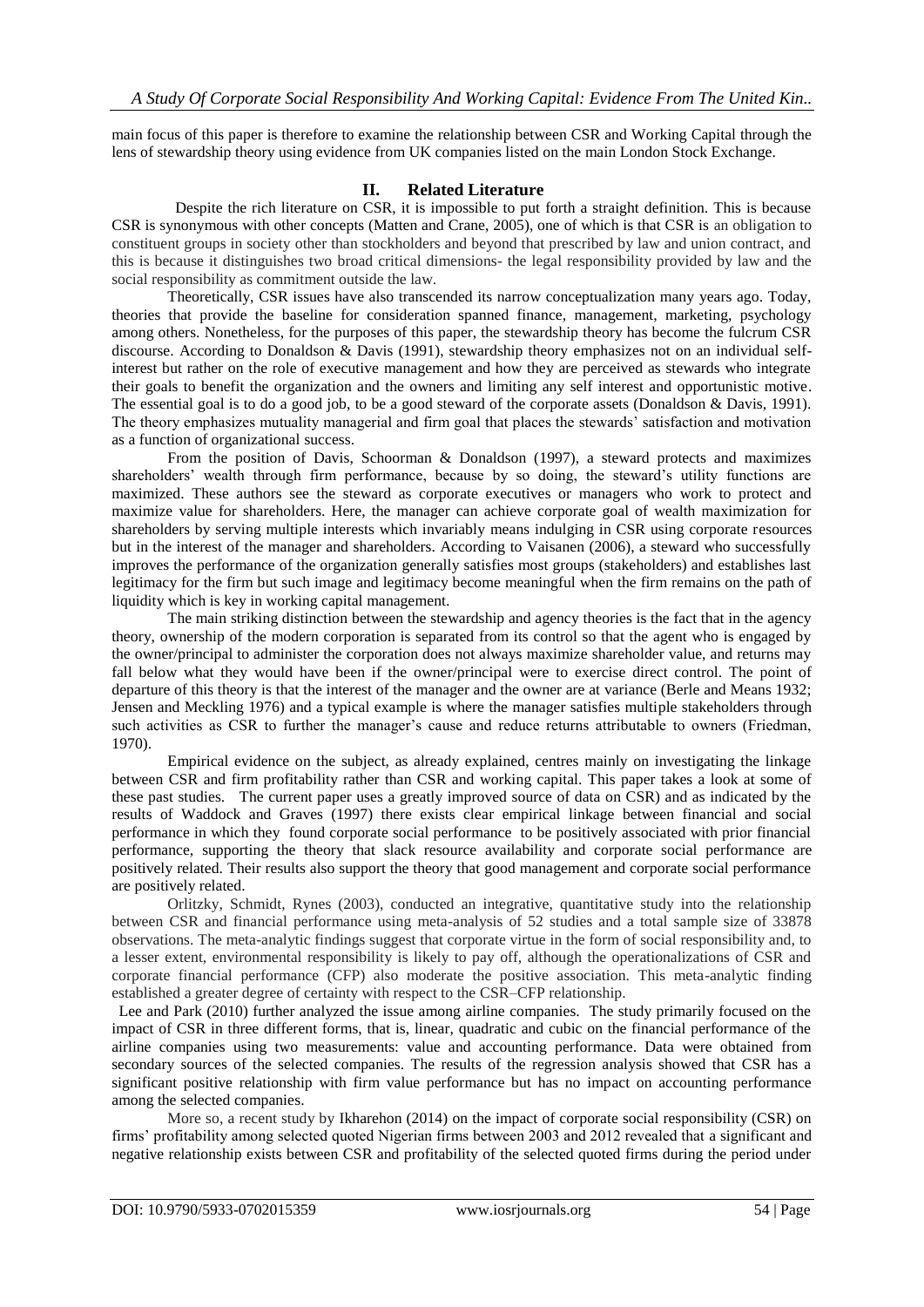review. The author thus recommended, among other things, a wide range of multi-tiered awareness campaign among various stakeholders on CSR advantages.

Clearly, corporate managers regard CSR initiatives as catalyst to achieving their ends, however, even more important is working capital management which greatly influences profitability. If for several decades scholarship works should be devoted to determining the sign, impact and causality of CSR and profitability relationship, then it is also prudent to investigate the CSR practices on working capital as well because of the broader effects of working capital on profitability.

## **III. Methodology and Hypothesis**

To help examine the relationship between CSR and working capital comprehensively, the study adopts quantitative study with emphasis on panel design. This paper focuses on 43 UK companies listed on the main London Stock Exchange after successfully passing the following criteria: 1) have a complete data on their CSR expenditures 2) have their current assets divulged from their current liabilities. The study period was chosen primarily to include most of the companies and covered 2005 to 2012 with 344 observations. The secondary data were collected from the audited annual reports of the listed companies and the relevant information on the variables extracted. The data were also screened using panel unit root , correlation, collinearity and heteroskedasticity consistent covariance test (white).

 Panel unit root test is used because according to Levin, Lin and Chu (2002), traditional time series unit root tests are known to have limited power against alternative hypotheses with highly persistent deviations from equilibrium and so the pooling approach yields higher test power than performing a separate unit root test for each individual. Similarly, Breitung and Pesaran (2005) argued that the application of unit root and cointegration tests to a panel of cross sectional units was to gain statistical power and to improve on the poor power of their univariate counterparts. The correlation matrix is also important because of the need to ensure that there is an established relationship between the dependent and the independent variables, and between the independent variables. Goodwin and Leech (2006) explained that for measurement aimed at obtaining validity and reliability, and that many multivariate statistical procedures build on, or are extension of simple correlation. The study also performed collinearity diagnostic on the variables in order to ward against multicollinearity and as part of multiple regression procedures. Last but not the least, the results of the Fixed Effect Model is to be interpreted based on the heteroskedasticity consistent covariance test (white) so as to validate the error terms. The estimation tools used in this study are Eviews 7 and SPSS (16.0) and all results are interpreted on an alpha level of 5%.

## **Variable Description and Hypotheses Development**

In discussing working Capital, Nazir and Afza (2009) indicated that short term assets and liabilities" management are very important for firm"s liquidity and profitability, while Padachi (2006), noted that efficient working capital management is a fundamental corporate strategy. The researchers are also of the opinion that working capital represents the cash available for day-to-day administration of the companies and very crucial for their existence. To this end, this study measures working capital by the ratio of current assets to current liabilities since, in general terms; it determines the ability of the business to meet its short term liabilities as traditionally and widely used in the working capital literature (Mohamad and Saad, 2010).

CSR: Qualitative measures of CSR performance such as corporate social responsibility disclosure (CSRD) indices have often been criticized to be bias and unreliable. For instance, Wood and Jones (1995) argued that Moskowitz ratings merely represent one person"s judgment of how well a company is or is not meeting its social responsibilities; and that using fortune ratings as an indicator of social performance could be seen as similar to asking the foxes how well they keep guard over the henhouses and using KLD data represent a numerically crude scale and an attempt to quantify the nearly unquantifiable. To avoid these confusions, the CSR used in this study is the various expenditures incurred by the selected companies on fulfilling their social obligations since it shows consistent application of the same criteria; independent of the researcher, use of both internal and external sources of information that add reliability and objectivity to the assessment process. According to Carroll and Shabana (2010), the gesture is not a new phenomenon. It has also being found useful by previous researchers such as Ikharehon (2014).

Firm Risk: Caballero, Teruel and Solano (2009) posited that higher leveraged firms have to maintain lower level of working capital in order not to increase the costs of investment, affirming Jensen & Meckling's (1976) argument that when a firm"s debt increases, it increases the information asymmetry between creditors and shareholders. An empirical study by Chiou, Cheng and Wu (2006) to test this assumption demonstrates a reduction in the measures of working capital management when firms increase their leverage. Based on these arguments, it is anticipated that the relationship between the two constructs will be negative. In this regard, debt is explored further in this study by using equity multiplier (i.e., asset to equity).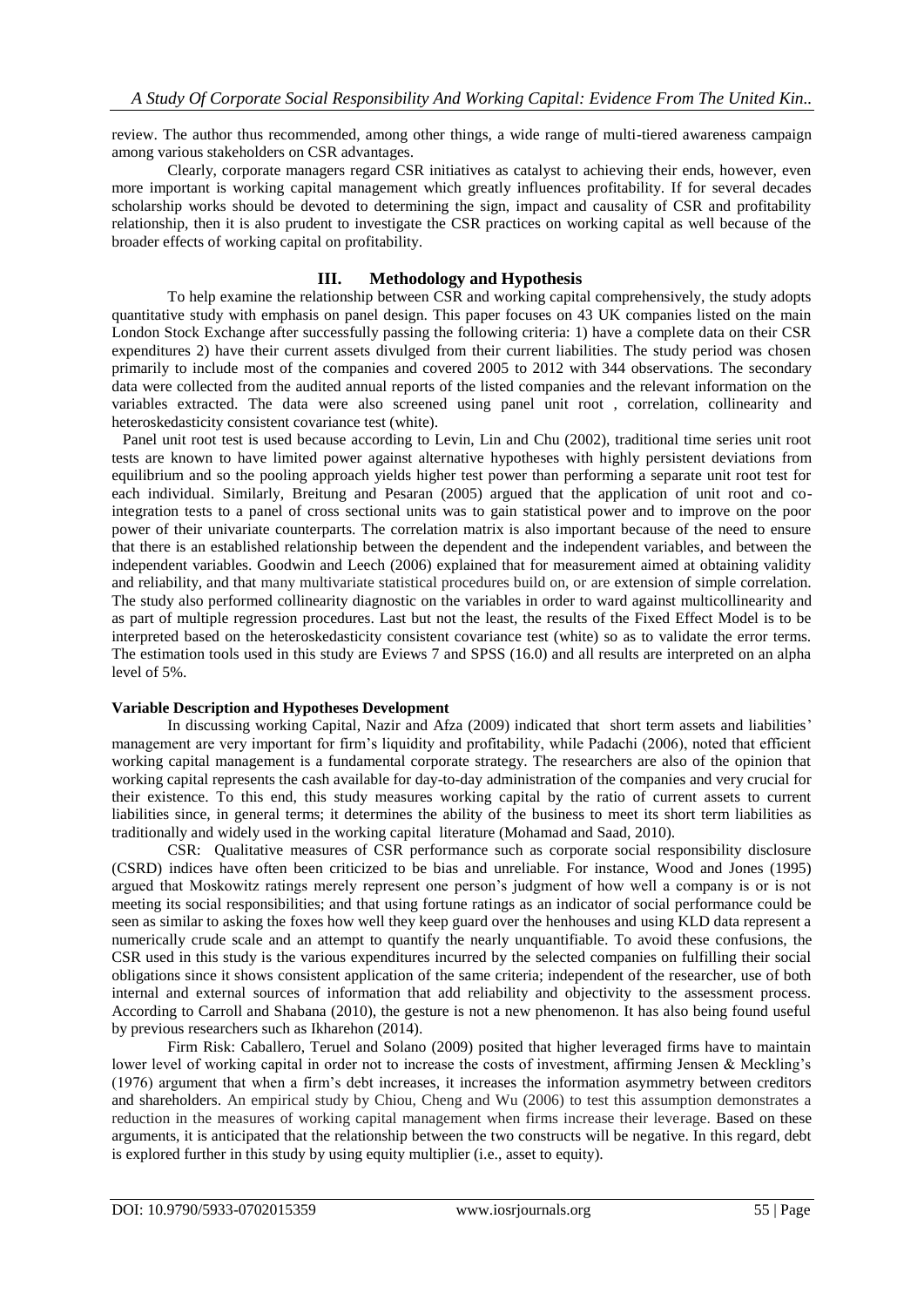Firm Size: Firm size is used in this study because it has a major influence on working capital requirement decisions. For instance, the study of Gill (2011) on 166 Canadian firms listed on the Toronto Stock Exchange for a period of 3 years from 2008-2010 indicated a negative relationship between firm size and working capital requirements and explained that larger firms have lower working capital requirements than smaller firms. Similar results and suggestion was made by Abbadi and Abbadi (2013) that larger firms require lower investment in working capital which may be due to their power over suppliers and thus can have longer period for their payables. This paper tests this assumption by using natural log of total assets.

Firm Growth: The effect of growth opportunities on firm"s working capital cannot be overemphasized. A company anticipating increases in growth is likely to increase its investment in working capital. This is so because according to Scherr and Hulburt (2001), when firms are well grown they are better prepared to continue this growth into the future. However, Cunat (2007) argued that firms with high growth rates tend to rely more on trade credit as a source of financing their growth, since they might have more difficulty in accessing other forms of finance. Again, Emery (1987) opined that companies could give more credit to their customers in order to increase their sales in periods when they have low demand. In view of these contrasting arguments and following the work of Gill (2011), the current study measured firm growth as the ratio of current sales minus past sales all on past sales.

## **Hypotheses Development**

In view of the arguments put forth concerning the variables included in this study, these hypotheses are tested.

H0: there is no significant relationship between CSR expenditures disclosed and working capital. H1: there is a significant relationship between CSR expenditures disclosed and working capital. H0: there is no significant relationship between firm risk and working capital. H1: there is a significant relationship between firm risk and working capital. H0: there is no significant relationship between firm growth and working capital. H1: there is a significant relationship between firm growth and working capital. H0: there is no significant relationship between firm size and working capital. H1: there is a significant relationship between firm size and working capital.

## **Model Specification and Estimation**

Based on the main objective and the hypotheses of this study, the estimated econometric model is established below:

 $WC_{it} = f(CSRED_{it}, AE_{it}, SIZE_{it}, G_{it})$ 

 (1) In explicit terms, model 1 becomes:

 $LWC_{it} = \alpha_0 + \alpha_1 LCSRED_{it} + \alpha_2 LAE_{it} + \alpha_3 LSIZE_{it} + \alpha_4 LG_{it} + \varepsilon_{it}$ 

Where:

WC = Working capital or liquidity (cash) and defined as current assets on current liabilities

CSRED = Corporate social responsibility expenditures disclosed and defined as the absolute corporate social responsibility expenditures disclosed

(2)

 $AE =$  Firm Risk or equity multiplier and defined as total asset on total equity

SIZE = Firm size and defined as total asset

G= Firm Growth and defined as current sale minus previous sale all on previous sale

 $L =$  Natural log

 $\mathcal{E}$  = Error term

 $\alpha_0$  = Constant term

 $\alpha$ <sup>1-4</sup> = Coefficients to be estimated

 $it =$  Cross-sectional time series dimensions of the variables

## **IV. Empirical Results And Discussions**

## **Descriptive Statistic**

Table 1 shows the descriptive statistics of the variables used in the study. As can be observed from Table 1, the median working capital of the listed companies for the study duration is 1.306907 and dispersed by 0.506921. This indicates that averagely, the listed companies have a liquidity level of about 130.6907% for honouring their current obligations. More so, Table 1 reveals a median value of 62371.50 social expenditures incurred by these listed firms out of their total corporate income. This is deviated by about 117188. For debt (AE), a median of about 2.350884 is reported with a quartile deviation of about 1.074742. The implication is that about 235.0884% of these companies assets are held by creditors. Similarly, SIZE shows a median of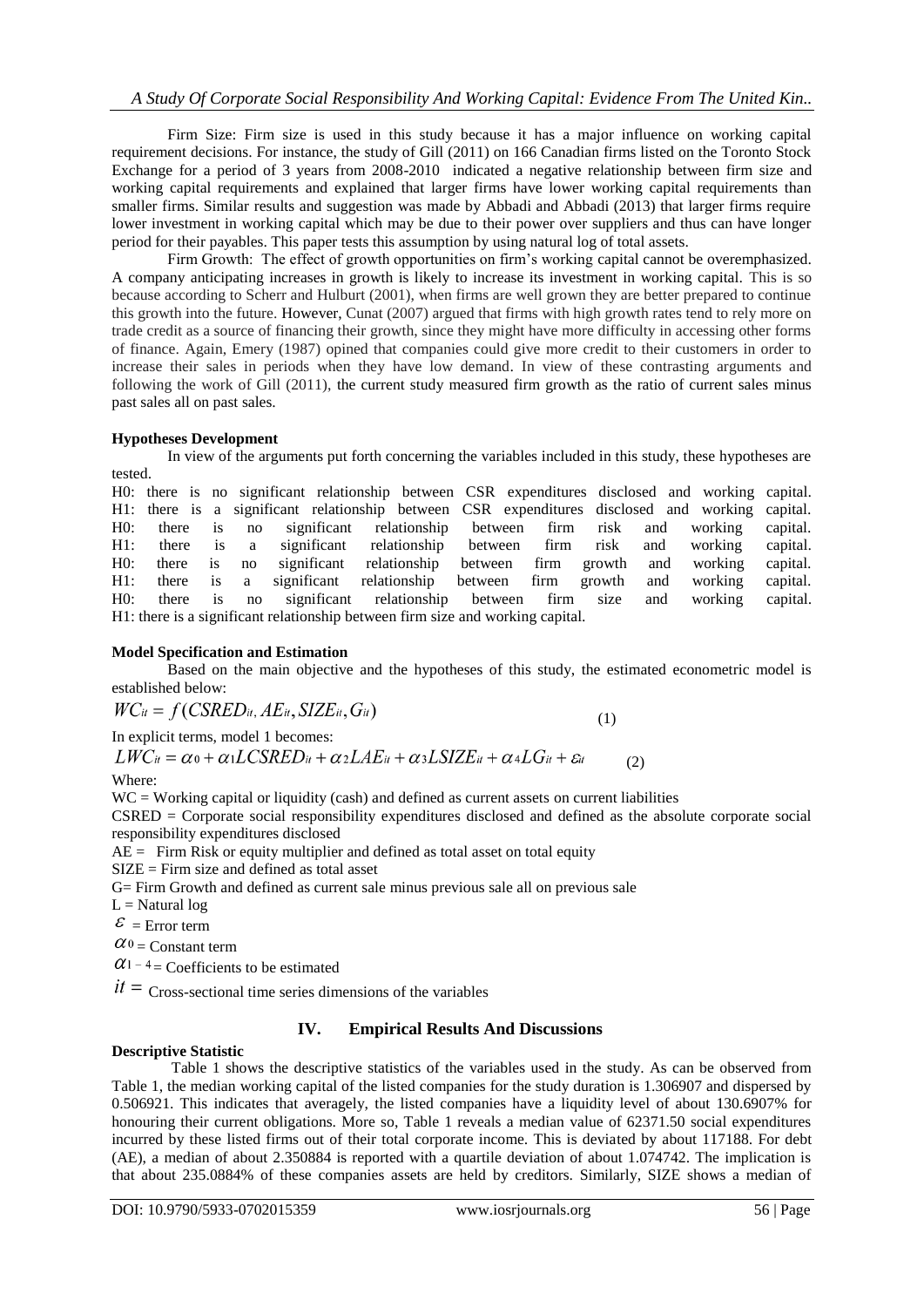9.62E+08 (Quart. Deviation = 1462339875). In real term, this averaged a total asset of 92600000000. The growth rate of the companies is about 0.044023 and deviated quarterly by about 0.074197. In terms of percentages, this growth averaged 4.4023%. In cases where the listed companies pursue aggressive growth agenda, liquidity problems could be an issue because much resource will have to be spent in this regard.

|                 | <b>Table 1: Descriptive Statistics</b> |              |          |              |          |          |
|-----------------|----------------------------------------|--------------|----------|--------------|----------|----------|
|                 | WC.                                    | <b>CSRED</b> | AE.      | <b>SIZE</b>  |          | G        |
| Median          | 1.306907                               | 62371.50     | 2.350884 | $9.62E + 08$ | 0.044023 |          |
| Maximum         | 33.10386                               | 16000000     | 38.61219 | $4.73E+10$   | 5.449673 |          |
| Minimum         | 0.193446                               | 250.0000     |          | 1.139036     | 10634000 | 5.449673 |
| <b>Skewness</b> | 5.705005                               | 4.237709     |          | 5.264230     | 3.629072 | 10.18585 |
|                 | Quart. Dev. 0.506921 117188 1.074742   |              |          | 1462339875   | 0.074197 |          |

## **Panel Unit Root Test Results**

A summary of the panel unit root tests are presented in Table 2. The results indicate that at 5% alpha level, all the variables are co-integrated or stationary at level. This show of stationarity is an indication that estimating equation 2 would not produce spurious regression.

|               |        |            | <b>Table 2: Panel Unit Root Results</b> |           |  |  |
|---------------|--------|------------|-----------------------------------------|-----------|--|--|
| Variable      | LLC    | <b>IPS</b> | ADF-Fisher                              | PP-Chi-sq |  |  |
| $LWC_{it}$    | 0.0000 | 0.0131     | 0.0008                                  | 0.0026    |  |  |
| $LCSRED_{it}$ | 0.0000 | 0.0001     | 0.0000                                  | 0.0000    |  |  |
| $AE_{it}$     | 0.0000 | 0.0011     | 0.0002                                  | 0.0001    |  |  |
| $SIZE_{it}$   | 0.0000 | 0.1227     | 0.0106                                  | 0.0067    |  |  |
| $G_{it}$      | 0.0000 | 0.0005     | 0.0001                                  | 0.0000    |  |  |

#### **Correlation Matrix**

Table 3 shows the correlation matrix results for the five variables. It also displays their significant values. Every variable is obviously correlated perfectly with itself (i.e,  $r = 1$ ). Natural log of CSRED<sub>it</sub> is negatively related to natural log of cash or liquidity (WC<sub>it</sub>) with a correlation coefficient of -0.224369 which is significant at p-value of 0.0000. This indicates that as the amount of CSR expenditures increase by 100%, liquidity decreases by about 22.4369%. The output also shows the natural log of risk  $(AE_{it})$  is negatively related to LWC<sub>it</sub> with a coefficient of -0.038087 but which is non-significant (p-value  $= 0.4814$ ). There is also a negative correlation between LSIZEit and LWC<sub>it</sub>, with a coefficient of -0.252432 and a significant p-value of 0.000, while LG<sub>it</sub> is positively related to  $LWC_{it}$  but again with insignificant p-value of 0.5250. The correlation between firm size and liquidity means that an increase of about 100% in size will lead to about 25.2432% decrease in liquidity. Further details about the correlation results can be obtained in Table 3.

## **Table 3: Correlation Matrix Results**

| Correlation          |             |               |            |              |           |
|----------------------|-------------|---------------|------------|--------------|-----------|
| Probability          | $LWC_{it}$  | $LCSRED_{it}$ | $LAE_{it}$ | $LSIZE_{it}$ | $LG_{it}$ |
| $LWC_{it}$           | 1.000000    |               |            |              |           |
|                      | -----       |               |            |              |           |
| LCSRED <sub>ir</sub> | $-0.224369$ | 1.000000      |            |              |           |
|                      | 0.0000      | -----         |            |              |           |
| $LAE_{it}$           | $-0.038087$ | 0.410459      | 1.000000   |              |           |
|                      | 0.4814      | 0.0000        | -----      |              |           |
| $LSIZE_{ir}$         | $-0.252432$ | 0.746232      | 0.615824   | 1.000000     |           |
|                      | 0.0000      | 0.0000        | 0.0000     |              |           |
| $LG_{it}$            | 0.034390    | 0.049839      | 0.089184   | $-0.021490$  | 1.000000  |
|                      | 0.5250      | 0.3567        | 0.0987     | 0.6912       | -----     |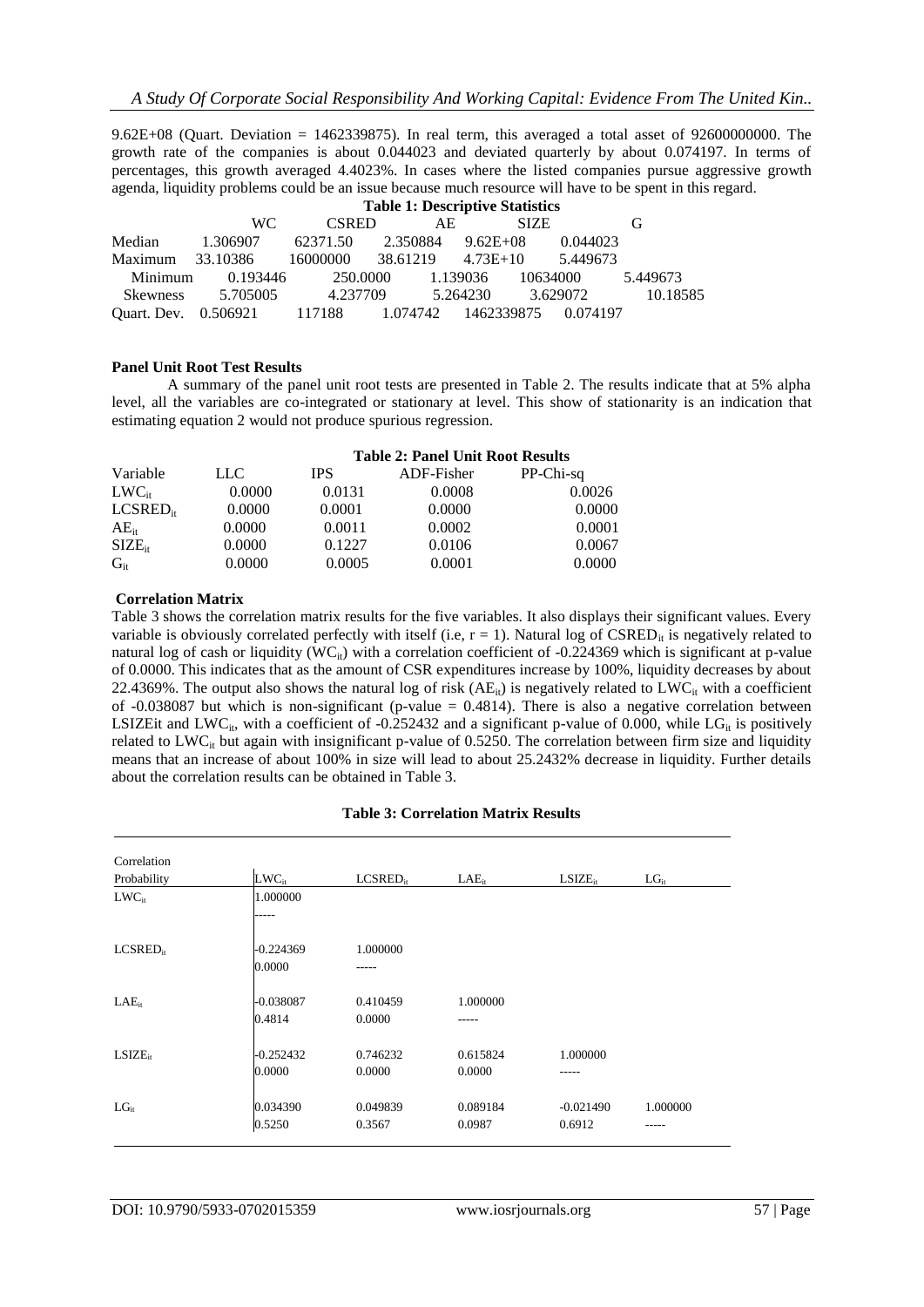#### **Collinearity Results**

The estimated collinearity results are presented in Table 4. As can be seen, the results do not indicate the presence of multicollinearity. The Tolerance and the Variance Inflation Factor (VIF) are above 0.1 and below 10 respectively.

| Dependent Variable: LWC | <b>Table 4: Collinearity Statistics</b> |       |  |  |
|-------------------------|-----------------------------------------|-------|--|--|
| Independent Variables   | Tolerance                               | VIF   |  |  |
| $LCSRED_{it}$           | 0.434                                   | 2.306 |  |  |
| $LAE_{it}$              | 0.603                                   | 1.658 |  |  |
| $LSIZE_{it}$            | 0.321                                   | 3.118 |  |  |
| $LG_{ir}$               | 0.970                                   | 1.031 |  |  |

#### **Hausman Test**

The Hausman test used to determine between the fixed effect and the Random effect models is shown in Table 5. The p-value indicates the rejection of the null hypothesis (i.e, Random effect model is appropriate) in favour of the alternative (i.e, the Fixed effect model is appropriate).

## **Table 5: Hausman Test**

| <b>Test Summary</b>  | Chi-Sq. Statistic Chi-Sq. d.f. |   | Prob.  |
|----------------------|--------------------------------|---|--------|
| Cross-section random | 9.810449                       | 4 | 0.0437 |

#### **Empirical Results**

Based on the statistics in Table 6, an R-Squared of 0.806636 means that, on the whole, the independent variables explained about 80.6636% variations in the dependent variable. A look at the prob( F-statistic) of 0.000000 also indicates fitness of the model. Empirically, the results also reveal that there is a positive but insignificant relationship between working capital and CSR at 5% alpha level. Though the result shows that an increase in CSR by 100% will lead to about 0.0950% increase in working capital, this result is not statistically different from zero. In view of this, the study failed to reject the null hypothesis. Theoretically, the study confirmed the Stewardship Theory because there is an indication of a positive association which means that a manager"s decision to engage in social activities could be worthwhile for shareholders by improving corporate liquidity and profitability.

On the contrary, risk is negative and significantly related to working capital at 5% alpha level. A 100% increase in risk will cause working capital to decrease by about 29.6387%. This suggests that an increase in the debt portfolio of the listed companies impact negatively on these companies' liquidity by limiting or reducing their current assets. The study therefore rejects the null hypothesis in favour of the alternative. Size also shows a positive but insignificant relationship with working capital. With this outcome, the study failed to reject the null hypothesis. Size might impact favorably on working capital but the evidence is not overwhelming to reject the null hypothesis and so disconfirming the evidence of Abbadi and Abbadi (2013). Additionally, Growth shows a negative but insignificant relationship with working capital at 5% significant level. Consequently, this study failed to reject the null hypothesis. The study also agrees with the past findings of Gill (2011).

#### **Table 6: The Fixed Effect Model Results**

| Dependent Variable: | $LWC_{it}$  |                  |             |         |
|---------------------|-------------|------------------|-------------|---------|
| Variable            | Coefficient | <b>Std Error</b> | t-Statistic | P-Value |
| $LCSR_{it}$         | 0.000950    | 0.029749         | 0.031949    | 0.9745  |
| $LAE_{ir}$          | $-0.296387$ | 0.087054         | $-3.404623$ | 0.0008  |
| $LSIZE_{it}$        | 0.003810    | 0.080599         | 0.047273    | 0.9623  |
| $LG_{ir}$           | $-0.006172$ | 0.007673         | $-0.804378$ | 0.4218  |
| C                   | 0.499108    | 1.596961         | 0.312536    | 0.7549  |
|                     |             |                  |             |         |

 $R-Squared = 0.806636$ Adjusted R-Squared  $= 0.776687$  $F-statistic = 26.93400$  $Prob(F-statistic) = 0.000000$ 

DOI: 10.9790/5933-0702015359 www.iosrjournals.org 58 | Page